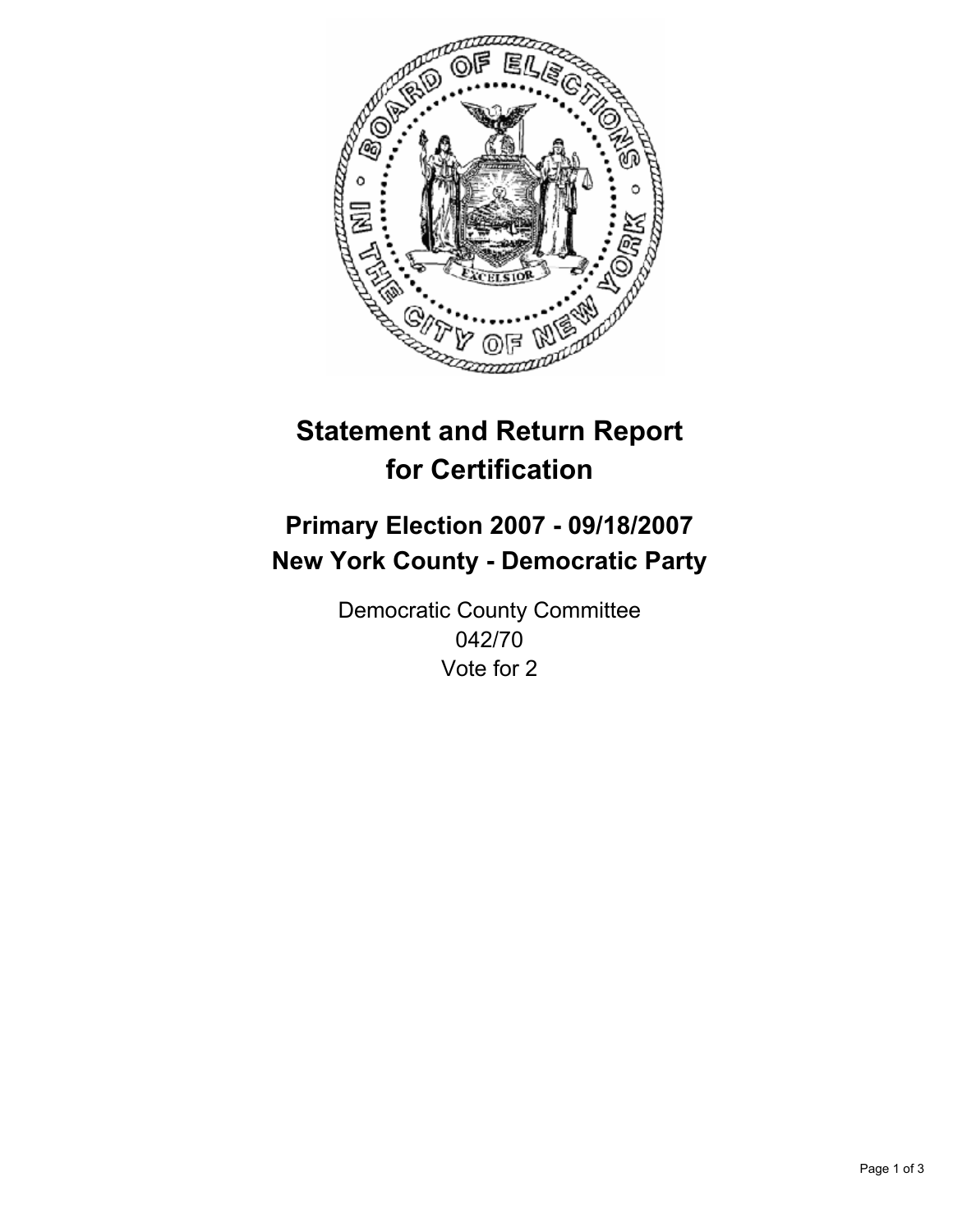

### **Assembly District 70**

| <b>Total Votes</b>        | 34 |
|---------------------------|----|
| <b>JEAN CHURCH</b>        | 12 |
| <b>CHARLOTTE MIMIASIE</b> | 10 |
| <b>BRIAN BENJAMIN</b>     | 12 |
| AFFIDAVIT                 | C  |
| ABSENTEE/MILITARY         | U  |
| <b>EMERGENCY</b>          |    |